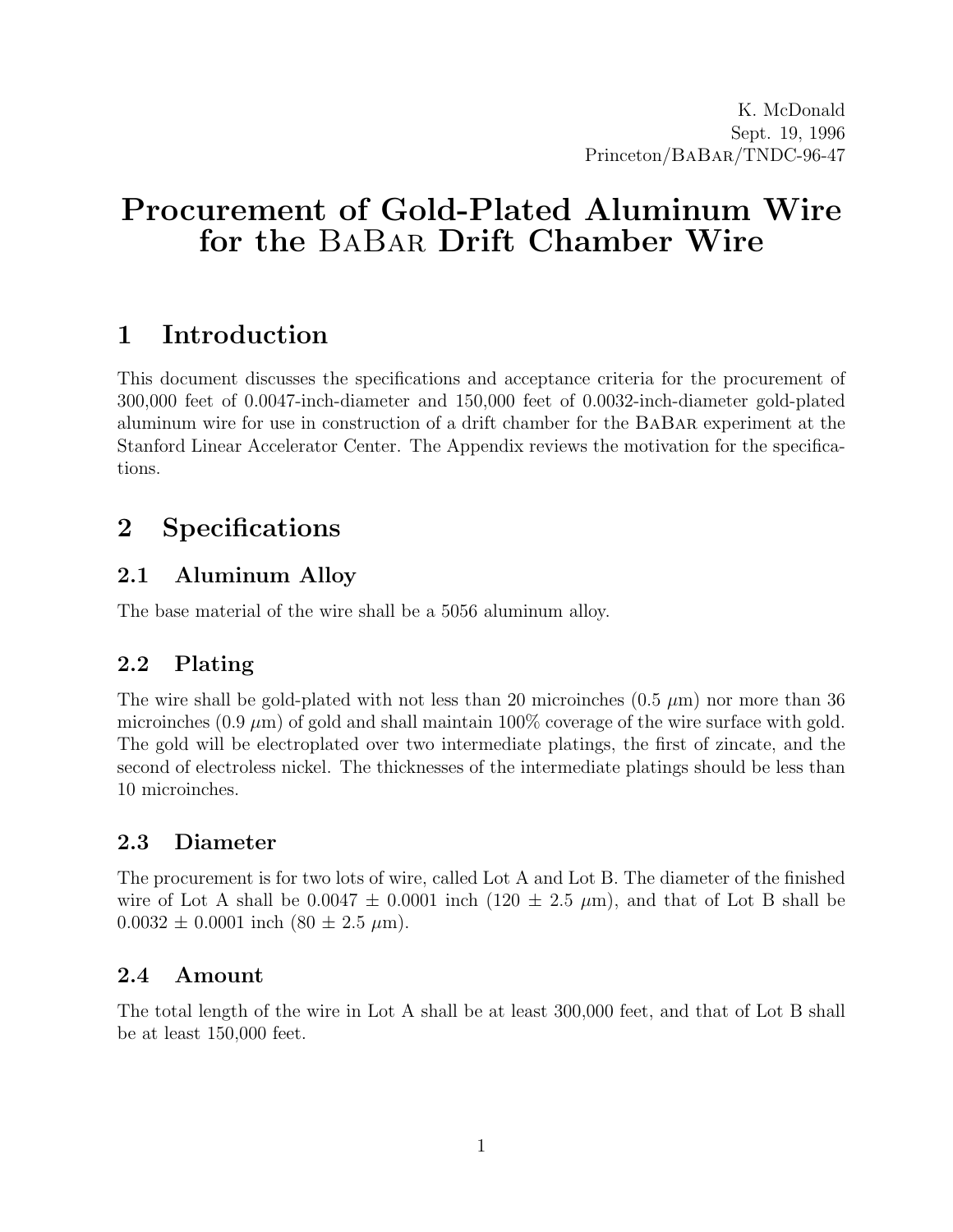## 2.5 Spooling

The wire shall be delivered on 4-inch-diameter spools in continuous, single lengths of no less that 1000 feet and no more than 3000 feet. Each spool shall have a label containing a unique spool number and also indicating the wire diameter, date of manufacture and production lot number. Each spool shall be accompanied by a data sheet summarizing the vendor's characterization of the wire properties.

## 2.6 Wire Finish

The surface texture of the wire shall not exceed 8 microinches  $(0.2 \mu m)$  by American Standard ASA B46.1-1962).

## 2.7 Yield Strength

The yield strength, defined by a 0.2% offset on a stress-strain curve, shall be no less than 400 g for Lot A and no less than 160 g for Lot B.

### 2.8 Stress Relief

The wire shall be stress relieved by heating and/or mechanical working.

## 2.9 Creep

When the wire is strung between two fixed points with a tension of 180 g for Lot A and 80 g for Lot B, the loss of tension shall be no more than 10% in 10 days.

## 2.10 Straightness

The wire shall deviate from a straight line by no more than 1/8 inch over a 10 foot length when hung vertically with a 1 g weight. The wire shall be free of kinks and sharp bends.

## 2.11 Cleanliness

The wire surface shall be free of oils, lubricants, fingerprints and other materials.

## 2.12 Delivery Schedule

The wire can be delivered in partial lots, but the delivery must be complete by December 31, 1996.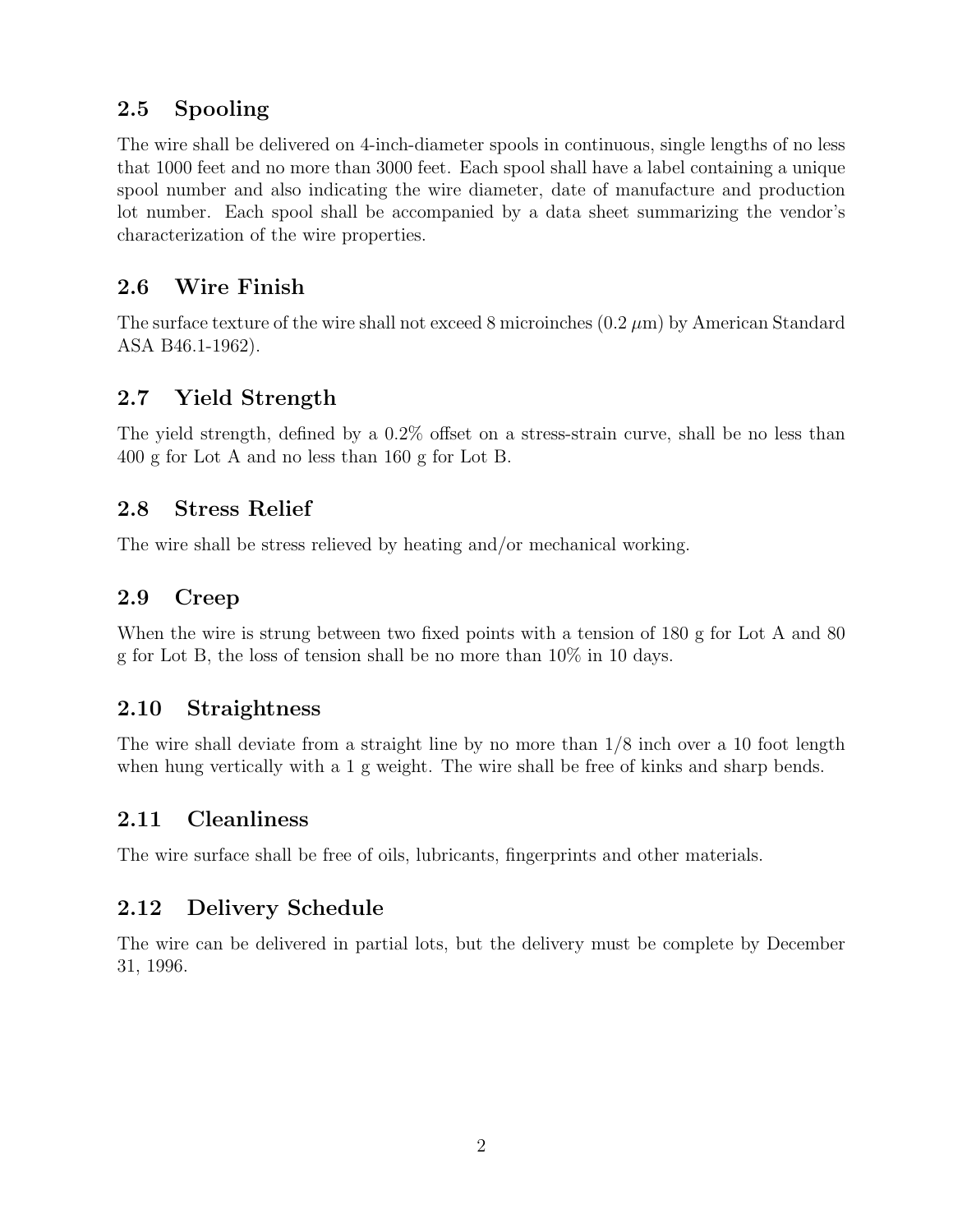# 3 Acceptance Criteria

### 3.1 Initial Acceptance

Each spool of wire will be tested by Princeton University, acting for the BaBar Collaboration, within 30 days of receipt from the vendor. A spool can be rejected for failing to meet any of the specifications listed above. If a spool is rejected it will be returned to the vendor with a detailed description of the problem. The vendor will either replace the entire spool, remove the bad portion or correct the problem by other means mutually agreeable.

### 3.2 Subsequent Acceptance

During the installation of the wire into the BaBar drift chamber, which will take place at the TRIUMF Laboratory in Vancouver, B.C., Canada, additional samples of wire may be taken for testing. Should a spool exhibit fail to meet any of the specifications in these tests the remaining wire on the spool will be returned to the vendor, who must replace the unused bad wire.

# 4 Appendix: The BaBar Drift Chamber

### 4.1 The BaBar Collaboration

The BaBar Collaboration consists of more than 450 physicists from over 50 universities and laboratories worldwide who are engaged in the construction of a large detector of elementary particles. The detector will be operated at the PEP-II electron-positron storage rings at the Stanford Linear Accelerator Center to investigate the violation of CP-invariance in the decays of bottom quarks.

The general question addressed by these studies is what distinguishes our universe from a universe consisting of antimatter.

## 4.2 A Drift Chamber

One of several detectors being constructed by the BaBar Collaboration is a drift chamber.

A drift chamber is a device to detect charged elementary particles by means of the ionization these cause when they pass through a gas. Arrays of anode and cathode wires at suitable voltages collect the ionization electrons after they 'drift' from the point of ionization to the nearest anode wire. By measurement of the time of the drift, and a knowledge of the drift velocity the location of the ionization, and hence of the elementary particles can be inferred,

That is, a drift chamber is a kind of ruler for measuring the positions of elementary particles.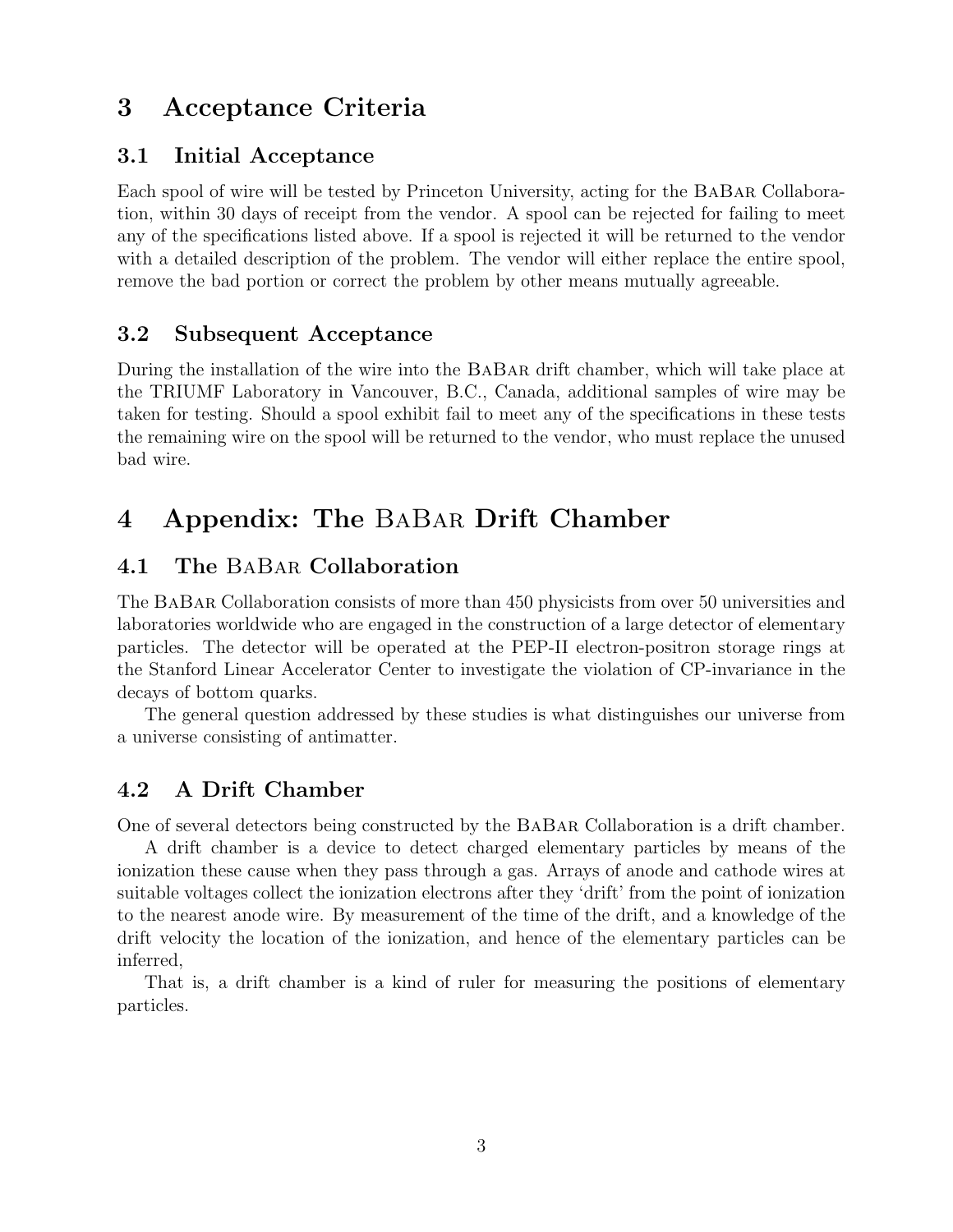### 4.3 The BaBar Drift Chamber

The BaBar drift chamber is in the form of a cylinder approximately 11 feet long and 5 feet in diameter. The endplates are made of aluminum, between which are strung 7104 anode wires at positive high voltage, 14560 grounded cathode wires and 7104 cathode wires at an intermediate voltage. Each wire is 11 feet long. The anode wires are to be 0.0008-inchdiameter gold-plated tungsten and will be strung with 34 g tension. The grounded cathode wires are to be 0.0047-inch-diameter gold-plated aluminum and will be strung at 182 g tension. The intermediate-voltage cathode wires are to be 0.0032-inch-diameter gold-plated aluminum and will be strung at 86 g tension. The total force of the wires on the endplates is about 4 tons.

The desired accuracy of position measurements with the BaBar drift chamber is 0.004 inches (standard deviation).

This procurement refers to the aluminum cathode wires.

### 4.4 Chamber-Performance Issues

The specifications for the cathode wires are motivated by a number of technical considerations discussed below.

### 4.4.1 Wire Material

Some elementary particles pass through the wires as they traverse the chamber. Their interaction with the wire results in deflections of their trajectories, whose measurement is the goal of the drift chamber. These deleterious interactions can be minimized by the use of small wires and by the use of wires made of a low-atomic-number material. Pure beryllium wire might be an ideal choice if affordable; aluminum wire appears to be the lightest practical material.

#### 4.4.2 Wire Diameter

In principle, very fine wires are to be preferred. But beyond issues of manufacturability of such wires, there is an important issue regarding the interaction of fine wires with the positive ions created by the passing elementary particles in the chamber gas. Experience shows that for cathode wires with surface electric fields above 20 kV/cm there is a substantial probability of formation of polymer whiskers out of fragments of the organic chamber gas. Such whiskers lead to continuous discharges in the chamber and effectively halt its operation.

The wire diameters specified above were chosen as small as possible, but such that the surface fields are no more than 20 kV/cm for the anticipated operating voltage.

#### 4.4.3 Gold Plating

The wires are gold-plated for two reasons. First, to insure good electrical contact with the chamber endplates. Second, to avoid possible electrical breakdowns on the surface of the cathode wires due to positive charge buildup on patches of aluminum oxide (the Malter effect).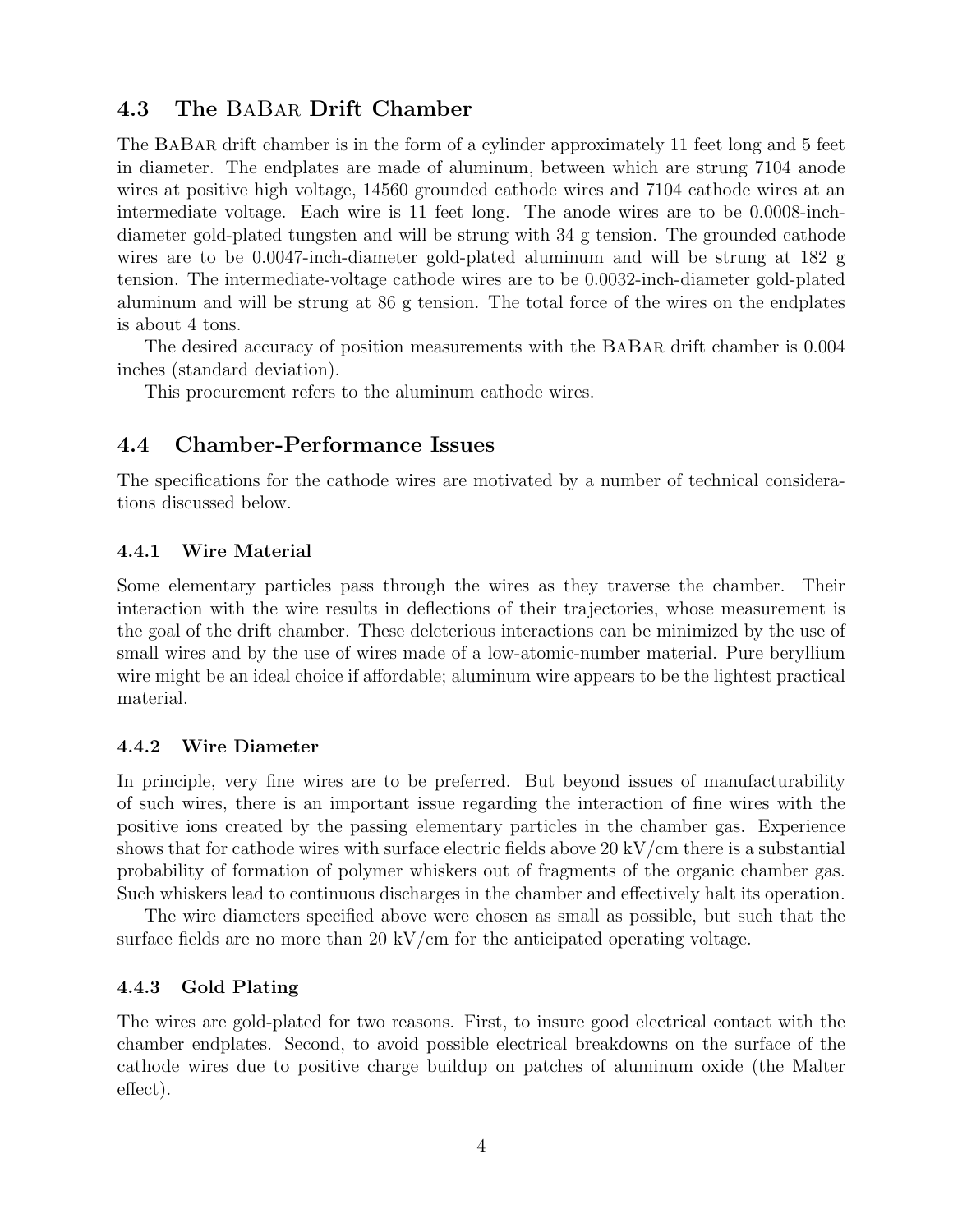#### 4.4.4 Surface Finish

Field emission from projections on the cathode wires must be avoided.

### 4.4.5 Straightness

During installation the wires must be strung by hand through holes only 0.006 inches in diameter. If the wire curls too much it becomes very difficult to 'thread the needle'.

### 4.4.6 Wire Tension

The wires in the BaBar drift chamber are strung horizontally. The wire tension must be sufficient to keep the 'sag' due to gravity less than 0.004 inches (the desired chamber resolution). The tension must also be large enough to avoid an electrostatic instability due to attractions between anode and cathode wires once they are displaced from their ideal positions.

### 4.4.7 Creep

Creep is the tendency of a material to deform slowly and permanently under stress. Creep of the aluminum cathode wires results in loss of tension and eventual instability of the wires when under voltage.

### 4.4.8 Yield Strength

The BaBar drift chamber is designed for a 10-year or more operational life. If any of its 40,000 wires breaks during this time some portion of the detector becomes inoperational until the broken wire can be removed. However, access to the chamber is extremely restricted once it is installed, resulting in delays of weeks to months before a broken wire could be extracted.

Hence there is a tremendous advantage not to break wires.

The yield strength (which is less than the breaking strength) is specified to be more than twice the nominal wire tension to provide a large margin of safety against wire breakage.

#### 4.4.9 Cleanliness

The performance of the drift chamber is greatly affected by surface contamination of the wires. The chamber will be assembled in a class-10,000 cleanroom as a step towards minimizing such contamination. Cleanliness in wire manufacture is also critical.

#### 4.4.10 Schedule

The BaBar drift chamber is currently in early stages of construction. Wire installation should begin in March 1997, and wire procurement, including initial acceptance tests, should be complete well in advance of this date.

The entire BaBar detector is scheduled for completion by late 1998.